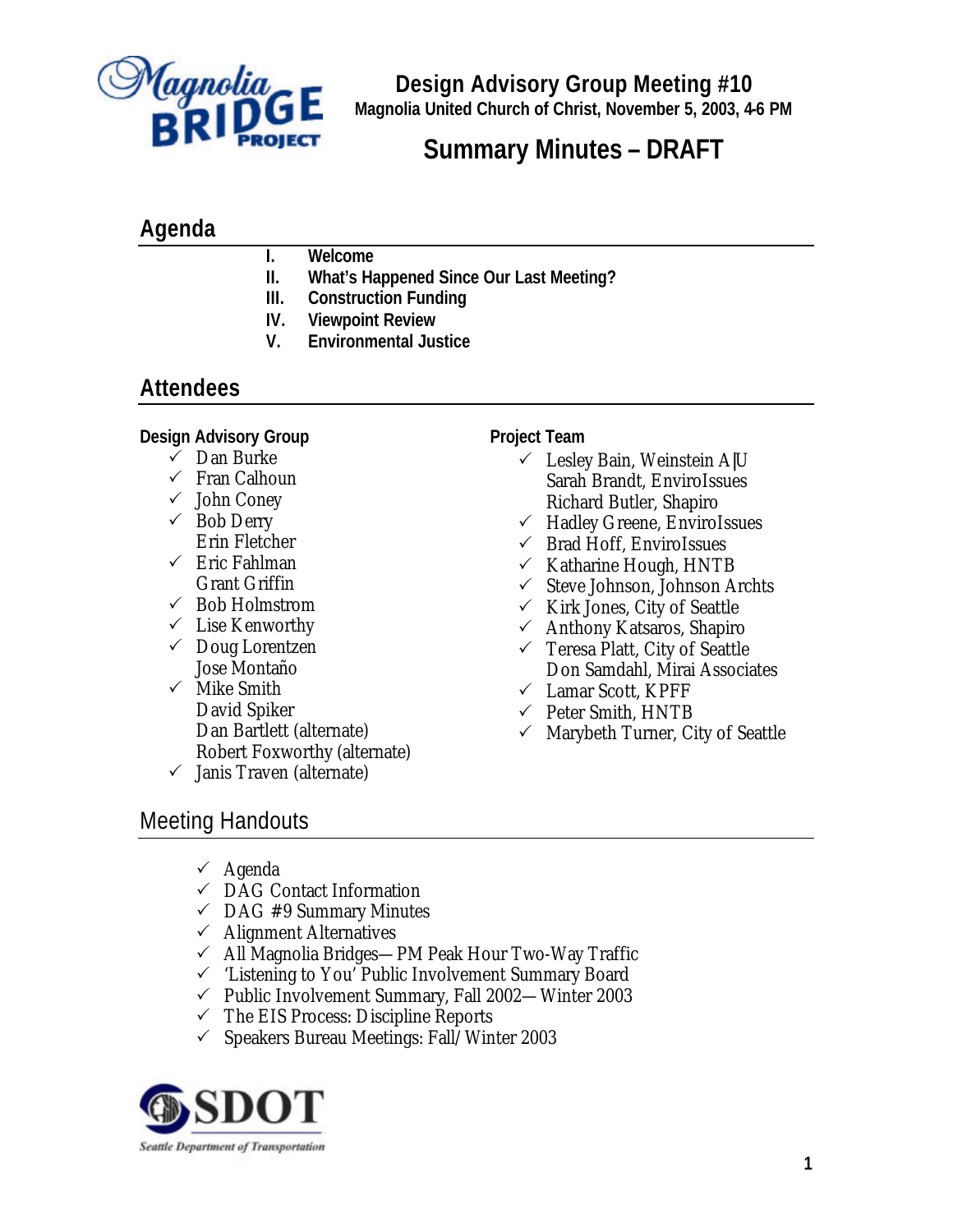### I. Welcome

### *Brad Hoff, EnviroIssues*

Brad Hoff welcomed the group and pointed out the new DAG contact information included in the meeting handouts. Calling members' attention to the September 10 DAG minutes, Brad asked if there were any amendments or changes to the minutes. No issues were raised and the group approved the minutes. Brad asked the group if it would be helpful to have a traffic calming 101 workshop at the next meeting. After asking clarifying questions, the group said that it would be helpful.

Brad ran through the agenda for the meeting, explaining that the project team was responding to issues that the DAG had expressed interest in at the last meeting.

#### **Discussion:**

| Kenworthy:  | Are there any issues on the agenda where you will be asking the group for<br>a decision?                                                                                                 |
|-------------|------------------------------------------------------------------------------------------------------------------------------------------------------------------------------------------|
| Hoff:       | We think of the DAG as a sounding board, where the team will ask DAG<br>members for feedback.                                                                                            |
| Kenworthy:  | In the future, if there is a question that will be posed to the group. It<br>would be helpful to have it listed on the agenda to give advance warning if<br>a decision will be required. |
| Conclusion: | With no further questions or comments, Brad introduced Kirk Jones to<br>provide an overview of recent project activity.                                                                  |

### II. What's Happened Since Our Last Meeting? *Kirk Jones, SDOT Project Manager*

Kirk Jones related that the consultants have been finalizing and refining the alternatives that are being studied in the EIS. He explained that they have been working on discipline reports and called the groups' attention to the handout summarizing what is being covered in each discipline report. Kirk said that all discipline reports have been turned into city staff for comment, and that comments should be returned by next week. He mentioned that the Environmental Justice and Visual Quality reports would be covered in more detail later in the meeting, as the team would like feedback in these areas from the DAG. He noted that FHWA has held up approval on some projects because the project's environmental justice conclusions were not adequately documented. The City is coordinating who is commenting on each report to make sure that the City is not giving conflicting directions in their comments and so there are no holes in the analysis. The next round of discipline reports, which the City considers to be final drafts, will go through one more round of review prior to being given to WSDOT for review and comment.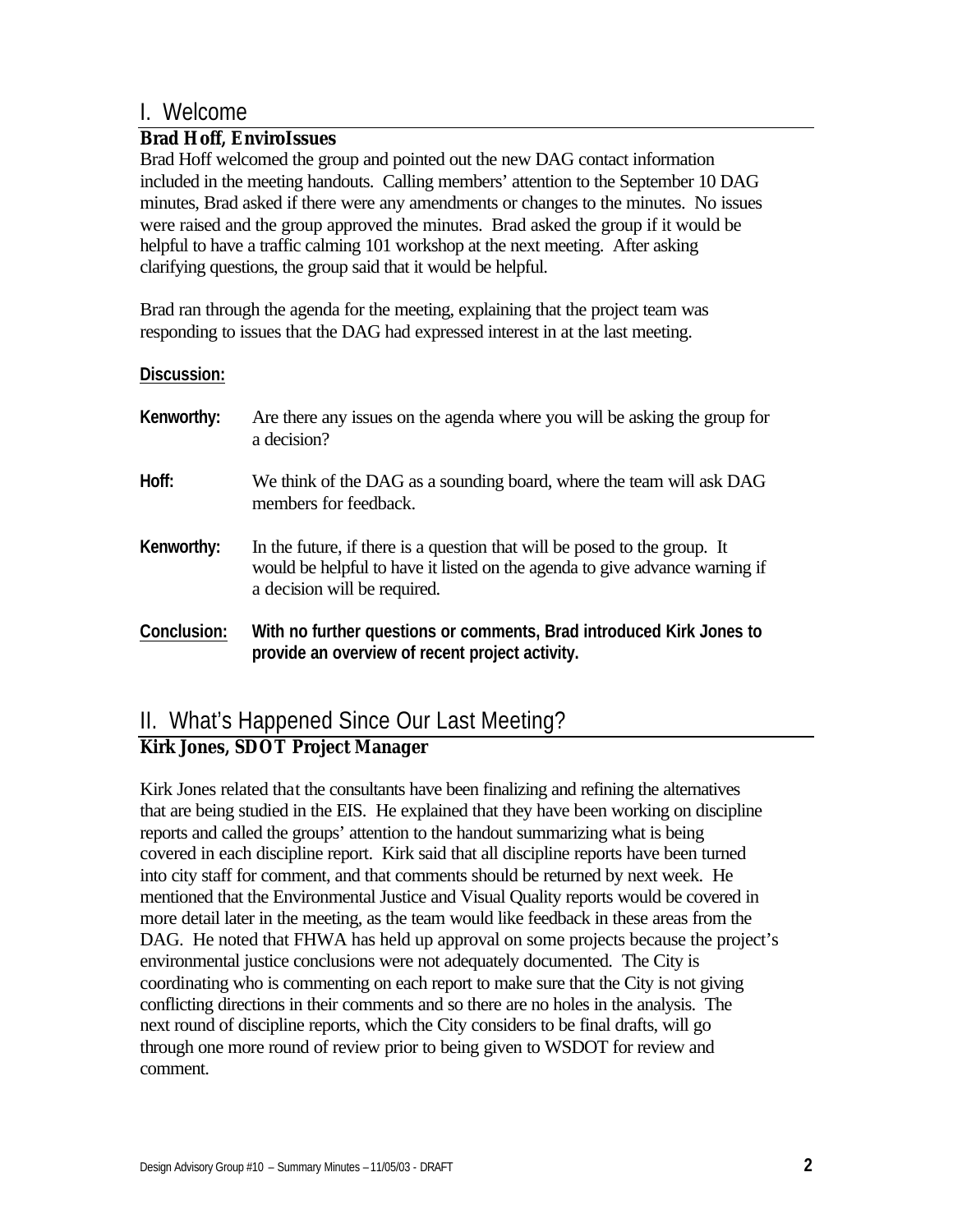Kirk explained that the discipline report handout would be available at the open house on November  $20<sup>th</sup>$ . He asked the group to return comments to Brad or himself within a week so materials can be finalized for the open house. Kirk ran through the Fall 2003 Speakers Bureau schedule. In addition to community groups, the team has also met with the Port's North Bay team to continue the process of working together as both projects develop. Kirk announced the upcoming Port Transportation Forum on November 6, which will look at both active projects, and projects that are on the drawing board. The Magnolia Bridge Project will have a table at the forum. Kirk announced that the team had recently sent out 9,000 newsletters to the Magnolia and Queen Anne neighborhoods and had placed newsletters at libraries and other public locations. The newsletters update the public on what alternatives are being studied in the EIS and invite them to a November 20 public open house.

#### **Discussion:**

| Kenworthy: | Some months ago, I had recommended that the impact on the maritime<br>cluster economy be studied in the EIS. I do not see that listed here. I only<br>see a listing for discipline report based on census data. At the last meeting<br>I noted that Professor Sommers at the University of Washington had<br>completed a study of the maritime cluster economy. It is important to<br>point out that the City is funding Professor Sommers' work on nine critical<br>sectors of this cluster economy. It is important because parts of the cluster<br>economy combine to create a sum greater than their parts. Professor<br>Sommers is amazed at the impact that these smaller cluster economies<br>have on the greater economy. |
|------------|-----------------------------------------------------------------------------------------------------------------------------------------------------------------------------------------------------------------------------------------------------------------------------------------------------------------------------------------------------------------------------------------------------------------------------------------------------------------------------------------------------------------------------------------------------------------------------------------------------------------------------------------------------------------------------------------------------------------------------------|
| Jones:     | That issue is addressed in the socioeconomic discipline report.                                                                                                                                                                                                                                                                                                                                                                                                                                                                                                                                                                                                                                                                   |
| Kenworthy: | Then please add that to the description on the handout to better reflect<br>what will be studied in that particular report.                                                                                                                                                                                                                                                                                                                                                                                                                                                                                                                                                                                                       |
| Hoff:      | The discipline report handout is intended to be a layperson's guide to what<br>is being studied in the Draft EIS. Feedback from the group will be helpful<br>as we develop materials for the public open house.                                                                                                                                                                                                                                                                                                                                                                                                                                                                                                                   |
| Coney:     | Is bicycle/pedestrian mobility included in these reports?                                                                                                                                                                                                                                                                                                                                                                                                                                                                                                                                                                                                                                                                         |
| Jones:     | Yes, in the Traffic and Transportation report.                                                                                                                                                                                                                                                                                                                                                                                                                                                                                                                                                                                                                                                                                    |
| Burke:     | Will the discipline reports be available for the DAG to see before they are<br>released to the public?                                                                                                                                                                                                                                                                                                                                                                                                                                                                                                                                                                                                                            |
| Jones:     | If DAG members are interested in a particular topic we can arrange to<br>have a presentation on that topic. The reports have to be sent to WSDOT<br>for comment before they can be released to the public. They will also be<br>referenced in the Draft EIS                                                                                                                                                                                                                                                                                                                                                                                                                                                                       |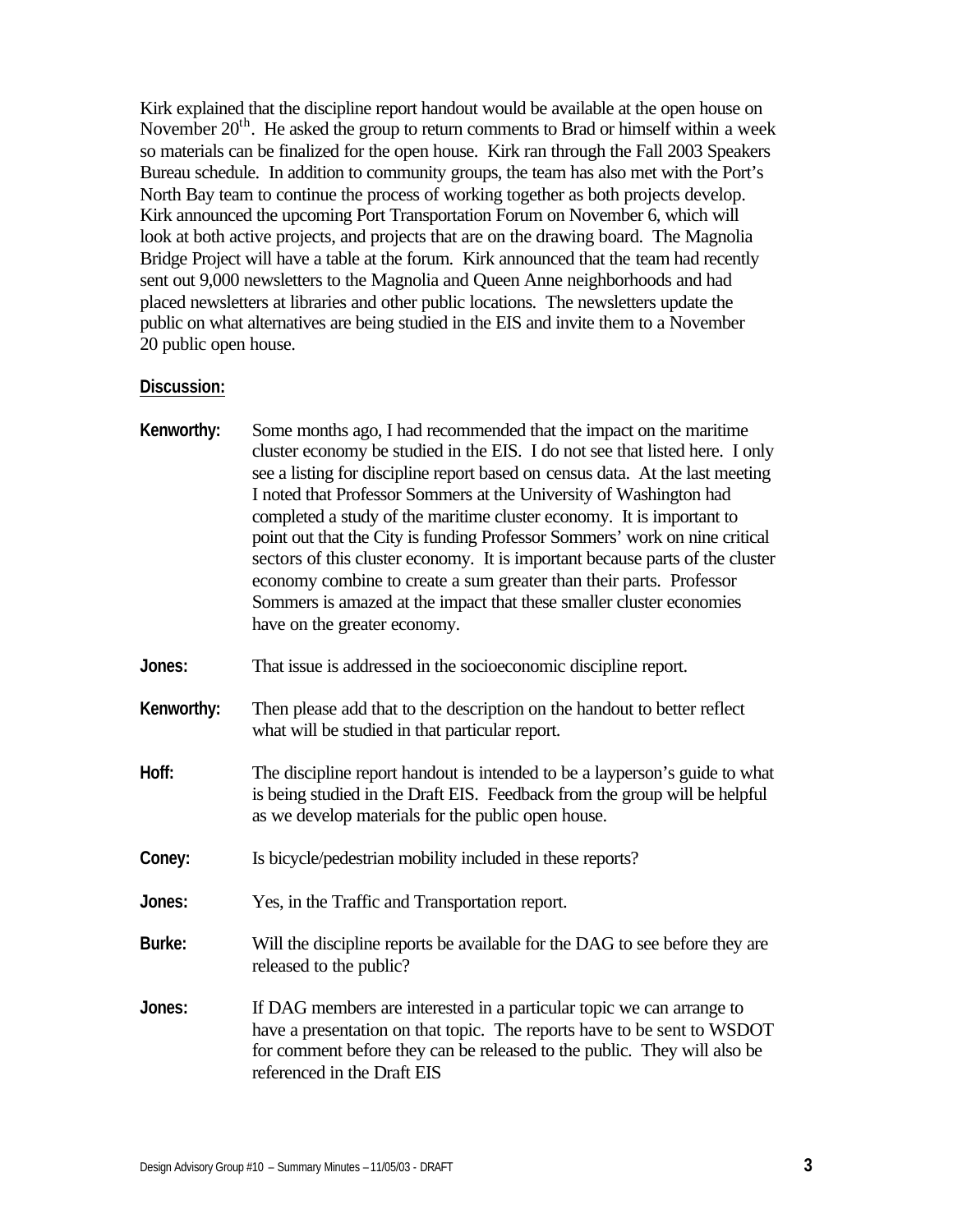In response to requests for more information about what the new bridge will look like, Kirk said the team had developed profiles of the three bridge alternatives. He showed the profile for Alternative D with ramps, which shows how the bridge will look from the south side. The group took some time to look at the profile and ask clarifying questions. When they reconvened, members offered the following suggestions:

- Show pedestrian walkways clearly; it is not clear that pedestrian accommodations are included in this profile.
- The colors are helpful because they are bright and contrasting.
- Post PDFs of the profiles on the website so DAG members and the public can download them.

The following discussion concerned the Alternative D profile:

| Coney:      | I perceive that there is no pedestrian/bike facility at the $15th$ Ave over-<br>crossing connecting Elliott Ave with the Garfield intersection. Indeed, the<br>Galer Flyover currently does not have much of a pedestrian/bike facility<br>on it. How can there be no pedestrian/bike facility on a federally funded<br>project? |
|-------------|----------------------------------------------------------------------------------------------------------------------------------------------------------------------------------------------------------------------------------------------------------------------------------------------------------------------------------|
| Jones:      | The project will use pedestrian actuated signals at Galer and Garfield to<br>provide a way for pedestrians to cross $15th$ Ave W.                                                                                                                                                                                                |
| Coney:      | One of the failures of the Galer Flyover is the lack of pedestrian/bike<br>facilities. They were never included in the initial project and now we are<br>reaping the problems. I would propose to repair the Flyover for<br>pedestrians and bikes, as well as vehicles, as part of the bridge<br>replacement project.            |
| Conclusion: | Kirk said that the team would post the profile on the website so that DAG<br>members may share it with their constituents. With no further discussion,<br>Kirk moved on to a discussion of construction funding.                                                                                                                 |

# III. Construction Funding

### *Kirk Jones, SDOT Project Manager*

Kirk explained that securing construction funding for the project would be limited by four major factors. The first is the fact that there is no load limit constraint on the bridge and that this project is not related to a major safety concern, which limits the types of funds that the project is eligible for. The second is whether growth will create a need for the new bridge because of lack of capacity on the existing bridges. Kirk pointed out that the team does not anticipate much growth related to the Magnolia community, although there will be significant growth in Interbay. The primary driver for this project is the need to tie into 15<sup>th</sup> Avenue, a corridor that is experiencing growth and increased congestion. Kirk went on to explain that the main structural problem with the bridge is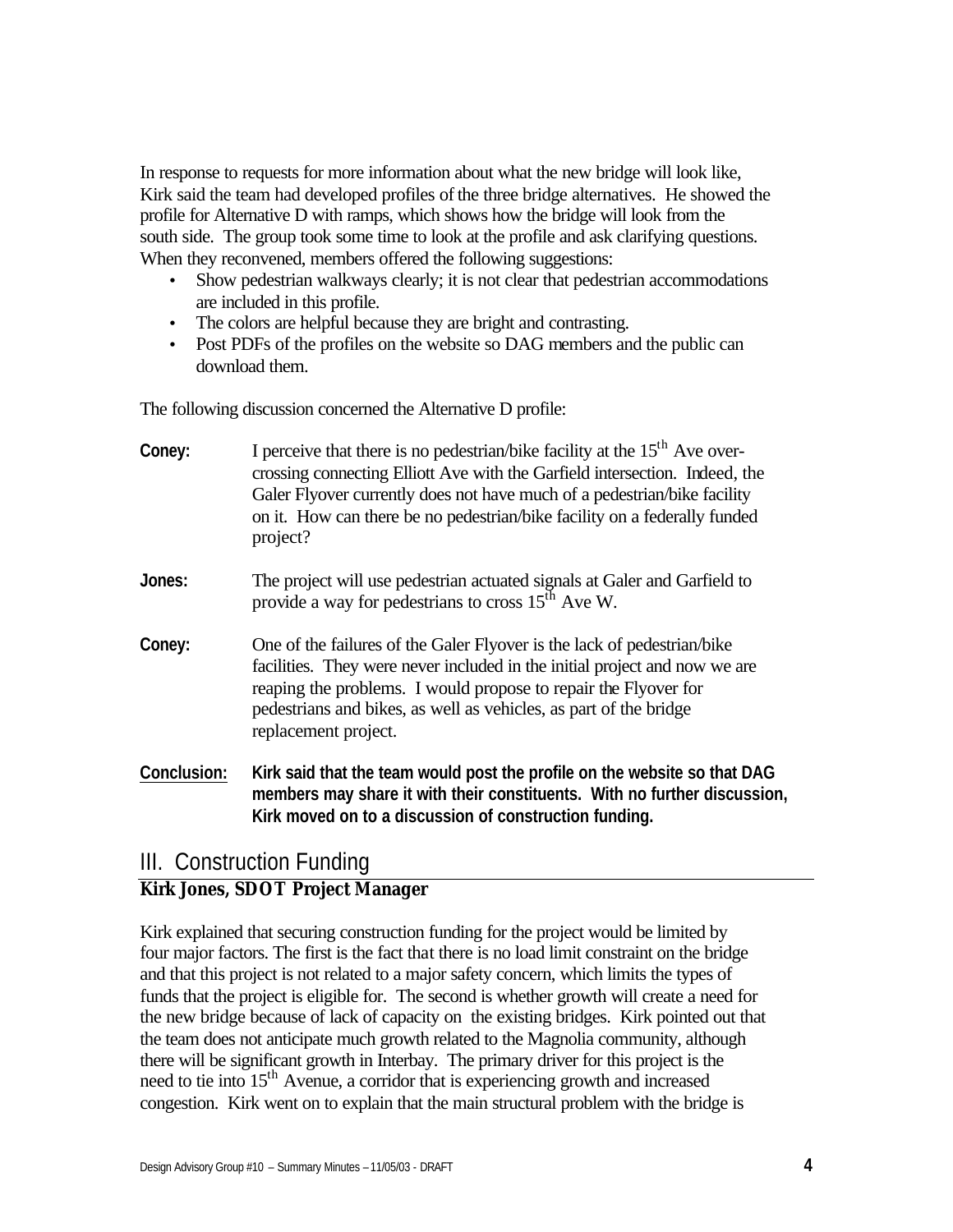seismic safety, particularly with the foundations, which have not been upgraded. One catastrophic event could potentially put the bridge on the ground. Unfortunately, Kirk said, this is one area that is not a high priority when it comes to funding, as bringing bridges up to current load limits generally has priority. Another limiting factor is that the bridge is not on the state highway system, and is not part of the primary regional transportation network.

Funding options for the project include the Federal Bridge Replacement Fund that usually goes to structurally unsound bridges. However, the Magnolia Bridge Project would take most of the money in that fund, meaning other projects would not get as much, or any, money. Another option is to lobby for direct grants, like the one which is funding the project through the environmental review process. The City plans to pursue this avenue vigorously. Kirk said state funds are also a possibility, and could come from freight mobility funds, as this project will help ease freight congestion. Kirk said that these are the general funding mechanisms available for this project.

Other funding sources include putting together a bond fund made up of a package of projects and putting it in front of Seattle City voters. Creating a local improvement district (LID) is another possibility. Kirk pointed out that the existing bridge was built with money from a LID back in the 1930s. The question is whether the Magnolia community would be willing to fund a LID. The City is also looking at local funding partners such as BNSF, the Port of Seattle, and others that stand to benefit from a new bridge.

#### **Discussion:**

| Fahlman:   | What are the City's predictions? What are the odds that the project will be<br>funded?                                                                                                                                                                                                                                                                                                                                                                                                                                                                                                                                                           |
|------------|--------------------------------------------------------------------------------------------------------------------------------------------------------------------------------------------------------------------------------------------------------------------------------------------------------------------------------------------------------------------------------------------------------------------------------------------------------------------------------------------------------------------------------------------------------------------------------------------------------------------------------------------------|
| Jones:     | Funding through direct federal grants will be looked at vigorously,<br>although how much money we get is up in the air. A bond issue is also a<br>possibility. Under the bridge replacement fund are the seismic funds that<br>this bridge could qualify for, although using them would wipe out funds<br>for other projects. In part because of the difficulty in funding the project,<br>the City decided that Dravus Street is the critical route for emergency<br>access to Magnolia. It has spent money in recent years to bring that route<br>up to seismic code. Overall, it will not be an easy task to get funding for<br>this project. |
| Kenworthy: | Does SDOT prioritize major structural projects annually?                                                                                                                                                                                                                                                                                                                                                                                                                                                                                                                                                                                         |
| Jones:     | Yes, as part of the capital improvement project list.                                                                                                                                                                                                                                                                                                                                                                                                                                                                                                                                                                                            |
| Kenworthy: | What priority is the City giving to the Alaskan Way Viaduct compared to<br>the Magnolia Bridge?                                                                                                                                                                                                                                                                                                                                                                                                                                                                                                                                                  |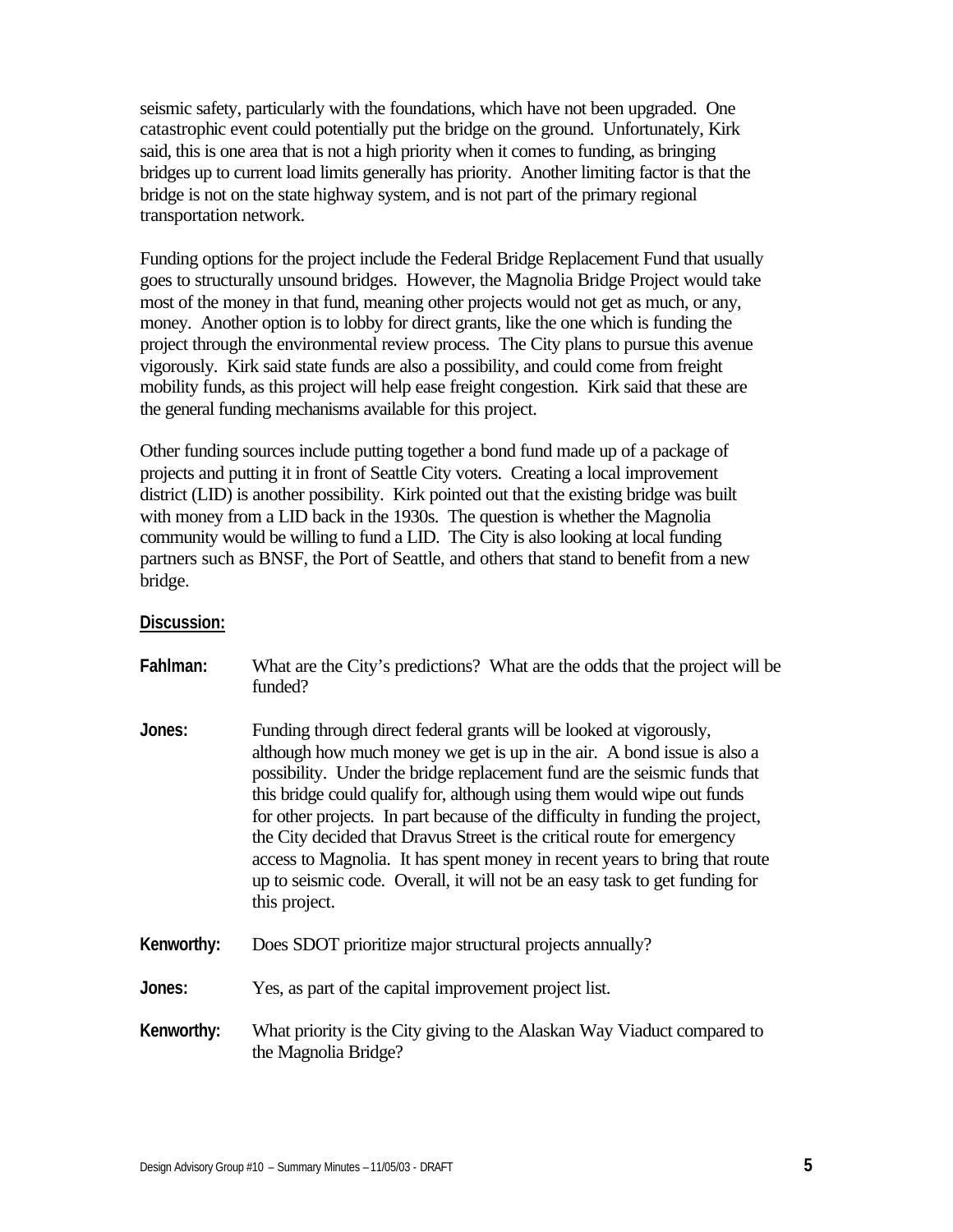- **Jones:** The Magnolia Bridge is probably  $5<sup>th</sup>$  or  $6<sup>th</sup>$  behind the Alaskan Way Viaduct, the Monorail, the Fremont Bridge, and a couple other projects.
- **Conclusion: Kirk concluded by saying that he intended to offer a summary of how funding is looked at and how the project will be competing for funds. He emphasized that this project is not as high priority as other regional and City projects. He introduced Steve Johnson to review the viewpoints that are being considered in the Draft EIS.**

### IV. Viewpoint Review

Steve Johnson described what is being studied in the Visual Quality discipline report, saying that he would cover two primary topics: 1) what the process is, and 2) what the team will study and look at in the Draft EIS. Steve is working with Lesley Bain, of Weinstein A|U, to prepare the Visual Quality discipline report. Their methodology is to describe the visual resource, the type of environment (i.e., a valley between two hills), the roadside character (defined by FHWA), and critical areas in the environment that are important to the community such as parks, the Magnolia bluffs, the Olmstead connection, Queen Anne Hill, and others. Steve said that the study area includes Queen Anne Hill and other areas that have views of the bridge, including views from the ferries in Elliott Bay. User groups that are being considered include drivers, neighbors, park users and others who are especially sensitive to the view from and of the bridge, especially bikers and pedestrians who are moving slowly, and ferry riders who look at the view for long periods of time.

After identifying the view opportunities, Steve explained that the team's analysis process includes taking photos, constructing a 3D rendering (computer model) of each bridge alternative and then merging the renderings with the photos to see what the bridge will potentially look like. Each of these views is scored using explicit FHWA criteria for visual impact assessment. The project must address vividness, intactness, and unity. Vividness addresses what characteristics make a scene memorable. For instance, a view of Mount Rainier would score high in the vividness category. Intactness includes how much of the view is in one piece, and the criteria differ for urban and rural areas. The last criterion is unity. Steve explained that they then take the scores in each area, which range from 1-10, and divide by three. Steve said that he and Lesley would try to make this analysis process transparent by using matrix scoring.

Steve then explained that another component of the scoring is the experience of someone crossing the bridge. Duration and speed adds to enjoyment of the view and because of this pedestrians score higher, even though there are more drivers. Steve explained that the challenge is how to weigh those different experiences to assign an overall score.

Steve walked the group through photos of the viewpoints that are being analyzed and asked for feedback on what views are important and suggestions for others that should be studied. He said that they started with 23 viewpoints and are now looking at 10. Their objective is to find areas where lots of people will see and experience the view. Photos of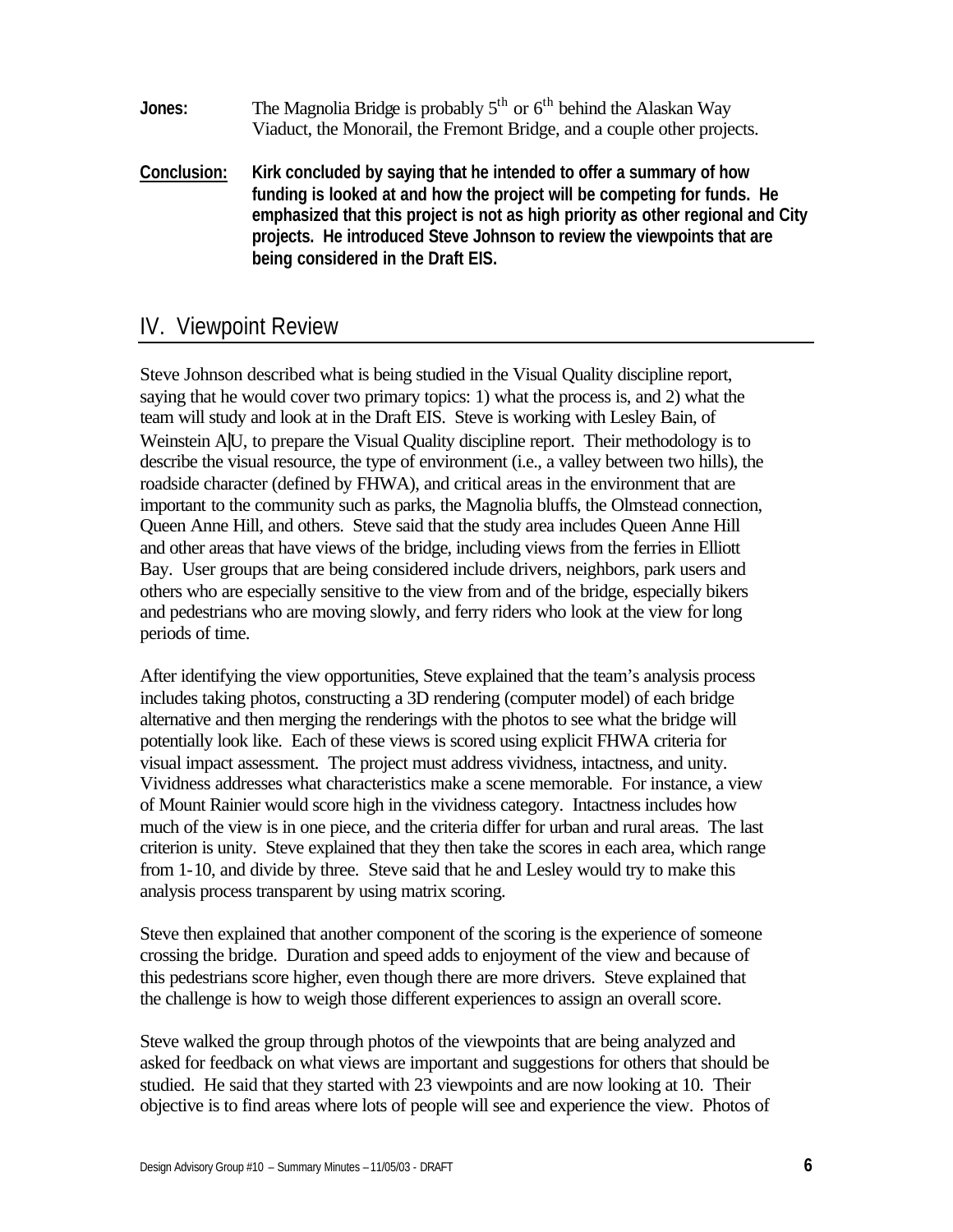the following viewpoints were shown and provided to the group. For each picture, Steve explained why the particular view was chosen:

- 1. The view from the Galer Flyover.
- 2. The view from the north end of the Pier 89/90 waterway where the Elliott Bay bike path moves from a water environment to a land environment. This is a gateway point to the project area.
- 3. A view from West Dravus looking south.
- 4. The view from where the bike trail turns down from  $21<sup>st</sup>$  Avenue. This is where vehicles, bikes, and pedestrians all share the view.
- 5. The view from Queen Anne at the  $8<sup>th</sup>$  and West Lee overlook. This viewpoint angles southwest and is probably the most important Queen Anne view from a public park. It is also a spot where people go to enjoy the view and watch it for extended periods of time.
- 6. The view from West Marina Place just west of Smith Cove Park. Both marina and restaurant traffic and people within Smith Cove Park all share this view.
- 7. The view from the Magnolia Bridge looking southeast. This view includes the city skyline and Mount Rainier. Steve pointed out that because this view will be hard to model, as it is looking from the prospective bridge, it would be described narratively.
- 8. The view from Magnolia Bridge looking northeast towards Queen Anne Hill.
- 9. The view from the middle of Magnolia Bridge taken from the driver's perspective.
- 10. The view of the bridge from the Bainbridge and Bremerton ferries. It is a distant view, but must be recorded an analyzed.

#### **Discussion:**

- **Kenworthy:** Is there a way to take the photos in better light to show the distinction between the bridge and the land below?
- **Johnson:** We will try to get a better photo, perhaps in the morning when the light is better.
- **Kenworthy:** In terms of cognitive theory, there is a lot of significance of change in the environment. Where you will see the most change in these viewpoints is when you look for the boats to see whether there is one or three tied up at the pier. There is a rhythm to what boats are there, and whether they are out to sea or at the dock. It is important to note things that residents notice as they cross the bridge (Mount Rainier, the boats, etc) if we want federal help and funding. We need to tell a vivid story of what the view is from the bridge for someone sitting in Washington D.C.
- **Conclusion: Brad asked Steve how he would like DAG members to submit comments. Steve said written comments would be helpful, including suggestions for what to include in the photos of the views, and if there are any views that**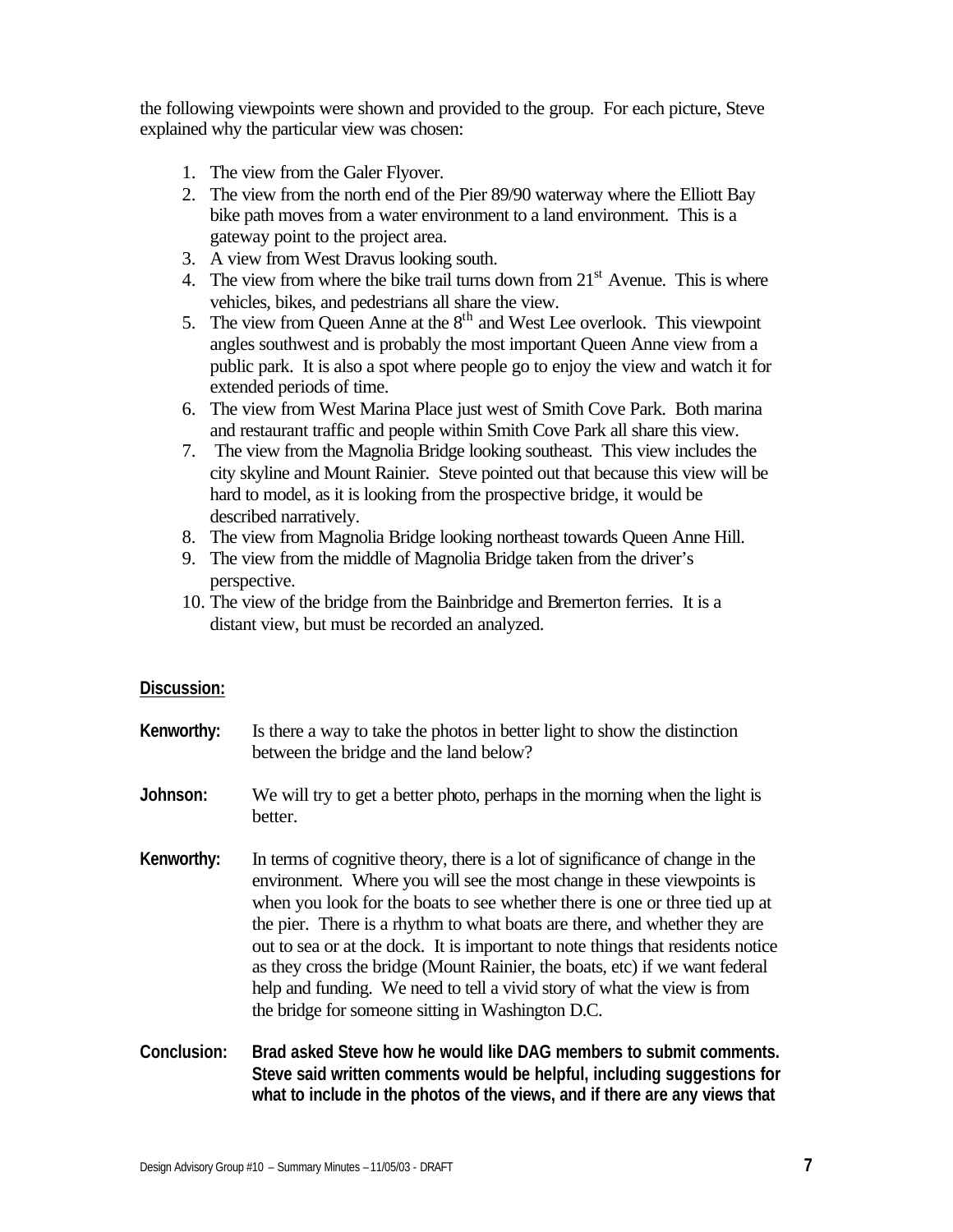**should be added. Steve stressed the need to do this promptly so they can move on to modeling and keep the project on schedule.**

# V. Environmental Justice

Anthony Katsaros explained what the environmental justice process for the project is, and what is included in the discipline report. He asked the group for feedback on the team's environmental justice analysis and gave some background on what the environmental justice analysis must include according to federal regulations. Anthony explained that any project receiving federal funds must conduct an environmental justice analysis that takes into consideration highly disproportionate or adverse impacts on minorities and low-income communities. Individuals with limited English proficiency are also considered through the environmental justice analysis. Federal guidelines provide a threshold for what percentages within the community must be considered. Anthony explained that the team's analysis started with demographic analysis (school records, census data, etc…) and now they need to conduct community outreach to seek out individuals that could be classified as part of an environmental justice population.

Anthony explained that the environmental analysis for the discipline reports also included looking at the project's impact on social conditions, which includes community cohesion and the impact on gathering places such as churches, community centers, and day care facilities. For this project, they are primarily looking at the area within approximately 1/4-mile of the bridge. Anthony asked the group if they knew of groups that represent minority or ethnic populations within the project area, or of important social gathering places that the team should look at.

- **Jones:** When we met with FHWA on environmental justice we learned that there is a threshold for minority groups of 5%. If a population is above that, the project must take action to reach that particular group by providing materials in other languages and making other efforts to reach out.
- **Katsaros:** Census data has identified a Hispanic population over 5% for the area, which triggers us to look to see if they have limited English proficiency, or need other targeted public involvement efforts.
- **Jones:** We must also take into account the workforce in the fish processing plants below the bridge. They have a high percentage of Hispanic and Asian employees and we need to look at how the bridge will impact their job and how they get to work.
- **Kenworthy:** I would like to point out that all the DAG members present are middle aged and white. We should ask Jose for contacts within the Hispanic community.
- **Traven:** The school's free lunch program can be accessed on the Seattle Public Schools website. It will give information about the schools in Magnolia and Queen Anne.